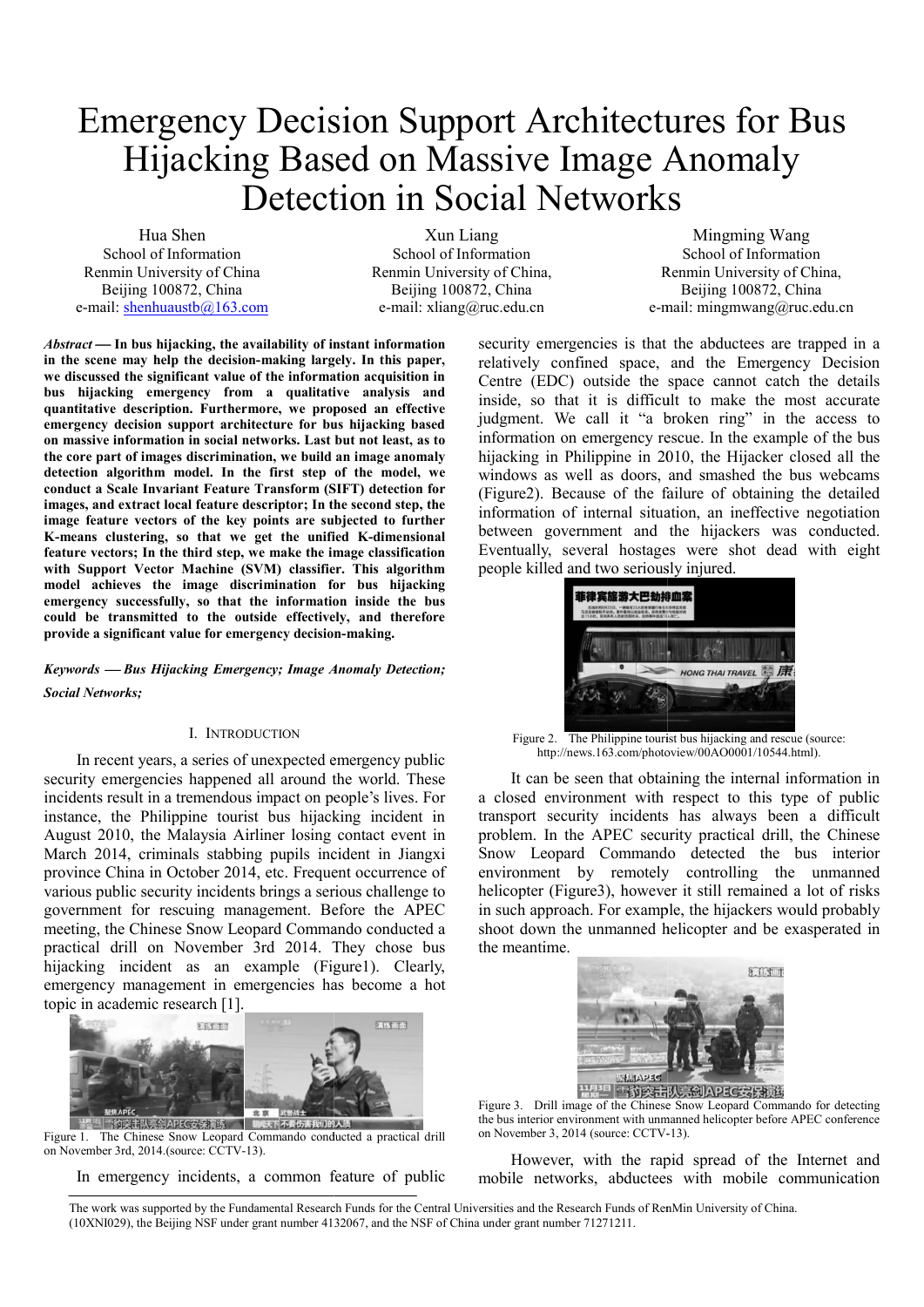devices could come into the most direct and effective source of internal information. It makes possible to connect the information inside and outside the bus by giving full play to the abductees and making use of advanced computer and internet technology to integrate massive network resources. Only in this way could it be possible to significantly promote the mastery of outside and inside situations, as well as connect the "the broken ring" in the chain of confined environment emergency rescue.

The second instance showed in Figure 4 indicates that in the Malaysia Airliner losing contact event in March 2014 2014, a passenger post a hijacking picture via mobile phone. As is explained on website, the abductee might pull out the iphone5 from behind, and sent the message by logging in based on voice-activated approach.



Figure 4. Possible image related to the Malaysia Airliner losing contact event took by an abductee (authenticity of the image to be confirmed) (source: http://blog.sina.com.cn/s/blog\_58d9fed20102emc6.html)

Nevertheless, in the research field of emergency Nevertheless, in the research field of emergency management at this stage, the massive images in Social Network Services (SNSs) are not fully utilized. Without mining useful images accurately and efficiently in the social networks, some precious scene pictures, which may be taken with the risk of the abductees' life, are lost in the networks. In other words, even if there is plenty of valuable information dealing with the emergency among the network, there is not a valid and reasonable mechanism to implement the monitoring and alerting function according to the existing emergency management systems [2]. Images generally contain more information than text, and it is hard for abductees to utter word in emergency situation. As a start of the emergency management system research, this article will only focus on images. a valid and reasonable mechanism to implement<br>ing and alerting function according to the existing<br>management systems [2]. Images generally<br>re information than text, and it is hard for<br>outter word in emergency situation. As

However, the significant contribution of this paper is to build an emergency decision support architecture for bus hijacking events with full use of sufficient images in social networks. The paper is organized as follows: Section 2 an accurate qualitative and quantitative analysis of the problem. Section 3 illustrates the innovative emergency decision support architecture for bus hijacking. Based on the key technology and difficulty in the architecture, Section 4 presents the effective images anomaly detection algorithm model to the core part. Section 5 shows an instant analysis and section 7 concludes.

# II. PROBLEM STRUCTURING

# *A. Scenario Qualitative Analysis*

We take the Philippine tourist bus hijacking incident as an instance in this paper. All the curtains in the tourist bus an instance in this paper. All the curtains in the tourist bus were closed according to the demands of the hijacker, and the doors were controlled as well. Therefore, the whole bus environment was confined and could not be observed by outside, which could be described as Confined Space Scene

detailed interior environment information and could only detailed interior environment information and could only<br>negotiate with hijacker through a narrow access, which was preponderant for the hijacker, while the EDC was in a passive status. However, acquiring interior information of CSS would help convert a passive status to a state of CSS would help convert a passive status to a state of advantages for the EDC. (CSS) [3]. Under this circumstance, the EDC could not get

In some situations, several abductees inside the bus will risk their lives to take some photos of inner condition by mobile phones, and upload them to social networks. Generally speaking, compared with other forms of data sources, images have an advantage in high-speed, large amount of information, convenient to transform, etc. Thus it becomes the best approach to help the outside get the interior information of the bus. To be specific, the images transmitted to the outside by mobile phones m mainly concludes the information set of  $I(i_1, i_2, \ldots, i_N)$ :

- $i_1$ : the number of abductees in the bus;
- $i_2$ : the positions of abductees in the bus;
- i<sub>3</sub>: the genders and features of abductees;
- i<sub>4</sub>: the number of hijackers;
- $i_5$ : the weapons of hijackers;
- $i<sub>6</sub>$ ; the positions of hijackers in the bus; : the positions of abductees in the bus;<br>checkers; the penders and features of abductees;<br>the number of hijackers;<br>the weapons of hijackers;<br>the positions of hijackers in the bus;
- $i_7$ : the internal environment features of bus.

The primary values of aforementioned images for decision-making by EDC at least include:

- Knowing the numbers of hijackers, and estimating the order of severity, range of influence, and level of emergency.
- Providing a more straightforward rescue direction when the EDC masters the abductees' positions to avoid accidentally injuries when taking actions.
- Knowing the position of the hijackers will help aiming and shooting of snipers.
- Distinguishing physical rescue obstacles in the bus from the internal environment in images so that preventing unnecessary rescue practices practices.

d effective sources<br>
(CSS) [3]. Under this circumstance<br>
de to connect the destinable interior environment infor<br>
elvel to connect the destinable with higheder through a method<br>
ed computer and proponderant for the highed In conclusion, it is a significant component for the emergency information acquisition to supplement the "the broken ring," which implements the successful transmission of the precious images from the interior of the bus to outside of the precious images from the interior of the bus to outside in emergency rescue process effectively. Nevertheless, there is not a reliable method to achieve the transfer process is not a reliable method to achieve the transfer process according to existing researches and practices. The EDC tends to get close to the bus by unmanned aerial bus or on the pretext of negotiation nowadays, but the information is limited and it is difficult in practice. As a consequence, this paper will make full use of IT technology, and further propose an effective management system to supplement "the broken ring" [4].

# *B. Problem Quantitative Description escription*

Assuming that the EDC gets an emergency alert at time  $t_1$ , because the temporary information is incomplete, the EDC can only predict the emergency level as well as status at time  $t_2$  ( $t_2>t_1$ ) in common sense and experience, and further time  $t_2$  ( $t_2$ > $t_1$ ) in common sense and experience, and further take corresponding actions. When the emergency plan is implemented until the time  $t_1 + \Delta t$  ( $t_1 < t_1 + \Delta t < t_2$ ), the EDC gets more amount of information I, and masters more accurate details on the spot. Therefore, decision-makers can adjust the emergency plan at time  $t_1$ , and make a more precise emergency project [5].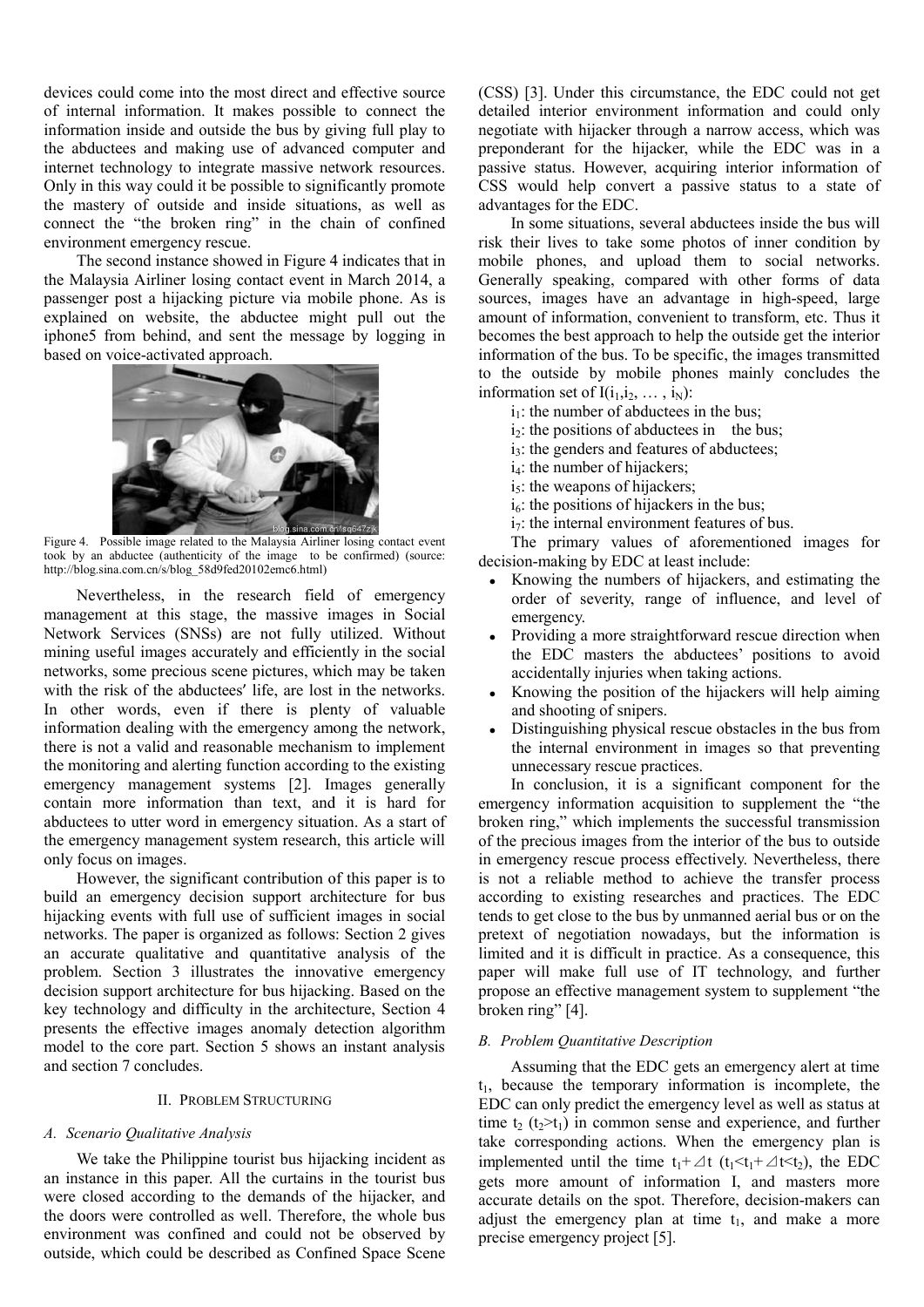In this process, we set  $S = \{s_1, s_2, ..., s_L\}$  as level sets of an emergency, in which  $s_i$  and  $s_k$  represent the jth and kth levels, respectively. If  $j \le k$  and  $s_j \le s_k$ , it means the level of  $s_j$ is lower than that of  $s_k$ . Moreover, each emergency level has a corresponding emergency plan, described as  $X = \{x_1, x_2, ...,$  $x_L$  }, in which  $x_j$  represents the emergency plan corresponding to level  $s_j$ . In addition, there is a start-up cost vector for each emergency plan, indicated as  $C = \{c_1, c_2, ...,$  $c_L$ }, in which  $c_j$  represents the start-up cost of plan  $x_j$ . When  $j < k$  and  $c_j < c_k$ , the lower the level is, the less the plan will cost.

Setting  $a_j^o$  as the effect of dealing with level  $s_o$ emergency with plan  $x_j$ , and the value of  $a_j^o$  is defined as below:

If  $s_j \geq s_o$ , and  $a_j^{\circ} > 0$ , it means that emergency plan  $x_j$ can completely control the level  $s_0$ , even beyond the expected effect. Furthermore, the greater the difference between  $s_i$  and  $s_o$ , the larger the value of the corresponding  $a_j^{\circ}$  is. It means the better effect for the plan  $x_j$  to the emergency level  $s_0$ .

If  $s_j < s_o$  and  $a_j^o < 0$ , it means that emergency plan  $x_j$ cannot meet the expected consequence for level s<sub>o</sub>, and the greater the difference between  $s_i$  and  $s_o$ , the less the value of the corresponding  $a_j^{\circ}$  is, representing that the worse effect for the plan  $x_i$  to the emergency level  $s_0$  [6]. ence between  $s_j$  and  $s_o$ , the less the<br>g  $a_j^o$  is, representing that the worse e<br>emergency level  $s_o$  [6].<br>t, the function relationship among  $a_j$ 

In summary, the function relationship among  $a_i^0$ , C, and  $s_i$  -  $s_o$  is illustrated in Figure 5.



Figure 5. Relation judgment among variable  $a_j^{\circ}$ , C and sj - so.

Next, we introduce a utility function  $U(c_j, a_j^{\circ}) = mc_j +$  $na_j^{\circ}$  (m and n are constants) for evaluating the effect in the condition of dealing with level  $s_0$  emergency with plan  $x_j$ , and start-up cost  $c_j$ . As we all know, the value of  $a_j^{\circ}$  is related to the amount of information I. The more sufficient information the EDC obtains from  $t_1$  to  $t_1 + \Delta t$ , the more accurate will the estimate for  $a_j^{\circ}$  be. If  $U(c_j, a_j^{\circ})$  is larger, the effect of emergency decision is better.

In this function, the core factor that matters the result of the function is that whether the emergency plan  $x_j$  best matches the emergency situation  $s_0$  or not. Furthermore, the matches the emergency situation  $s_0$  or not. Furthermore, the amount and quality of information obtained from  $t_1$  to  $t_1 + \Delta t$ determines this core factor to some extent. The more amount of the information, the more precise the judgment will be. Therefore, the utility function  $\hat{U}(c_j, a_j^{\circ})$  is larger.

# III. EMERGENCY DECISION SUPPORT ARCHITECTURE FOR BUS

# HIJACKING

In general, the whole emergency decision support architecture is illustrated in Figure 6.

Assuming that the computer server has crawled large amount of images resources from SNSs in the emergency management system, and further an SNSs vast images pool comes into being, which can be indicated as,

$$
P = \begin{bmatrix} x_{11}, x_{12}, x_{13}, & \cdots & x_{1M} \\ \vdots & & \ddots & \vdots \\ x_{N1}, x_{N2}, x_{N3}, & \cdots & x_{NM} \end{bmatrix}
$$
 (1)

where P represents a set of SNSs images pool, and the P where P represents a set of SNSs images pool, and the P vector set concludes N rows, meaning that this images pool concludes N images, and each row represents the basic information of the corresponding image. Simultaneously, P vector set concludes M columns, meaning this images pool includes M types of image information. For instance, the first column concludes the GPS (Global Positioning System) information of the image, the second column contains the post time, the third column indicates the transmitting port information, and the forth column includes the identification information, etc. In general, the SNSs images pool concludes consistent information for each image  $\vec{p}_i$  = ( $x_{i1}, x_{i2}, ...,$  $x_{iM}$ ). des N images, and each row represents the basic ation of the corresponding image. Simultaneously, P set concludes M columns, meaning this images pool includes M types of image information. For instance, the first column concludes the GPS (Global Positioning System) information of the image, the second column contains the post time, the third column indicates the transmitting port information, and the forth column includes the identification information, etc. In general, the SNSs images pool concludes



Figure 6. Emergency Decision Support Architecture for Bus Hijacking

gure 6. Emergency Decision Support Architecture for Bus Hijacking<br>In practice, for any emergency scene  $\omega \in \overline{\Omega}$ , we extract the essential information of it, and filter each image  $\vec{p}_i$  in the existing SNS images pool. Taking the Philippine tourist bus hijacking incident as an example  $\omega$ , we should set the GPS information  $x_{i1}$  = be near Reno grandstand in Manila downtown Philippine,  $x_{i2}$  = be two hours earlier of the incident to instant. In this example, it is from 7:00am, August 23, 2010 to present [7]. In this way, we give the specific value to each factor of the scene  $\omega$  image vector, and sort out new images pool P' based on network auxiliary information. In a word, it extracts images with similar information like similar post location, post time, and so on.

Whereas the images pool P' still contains an amount of noises, it needs to further extract an images pool P'' with T images, which strong correlated to the Philippine tourist bus hijacking incident from pool P' with S images, and  $S \le T$ , i.e.,

\n extract from \n 
$$
P' =\n \begin{bmatrix}\n x_{11}, x_{12}, x_{13}, \cdots, x_{1M} \\
 \vdots, \vdots, \vdots \\
 x_{S1}, x_{S2}, x_{S3}, \cdots, x_{SM}\n \end{bmatrix}
$$
\n and \n get \n  $P'' =$ \n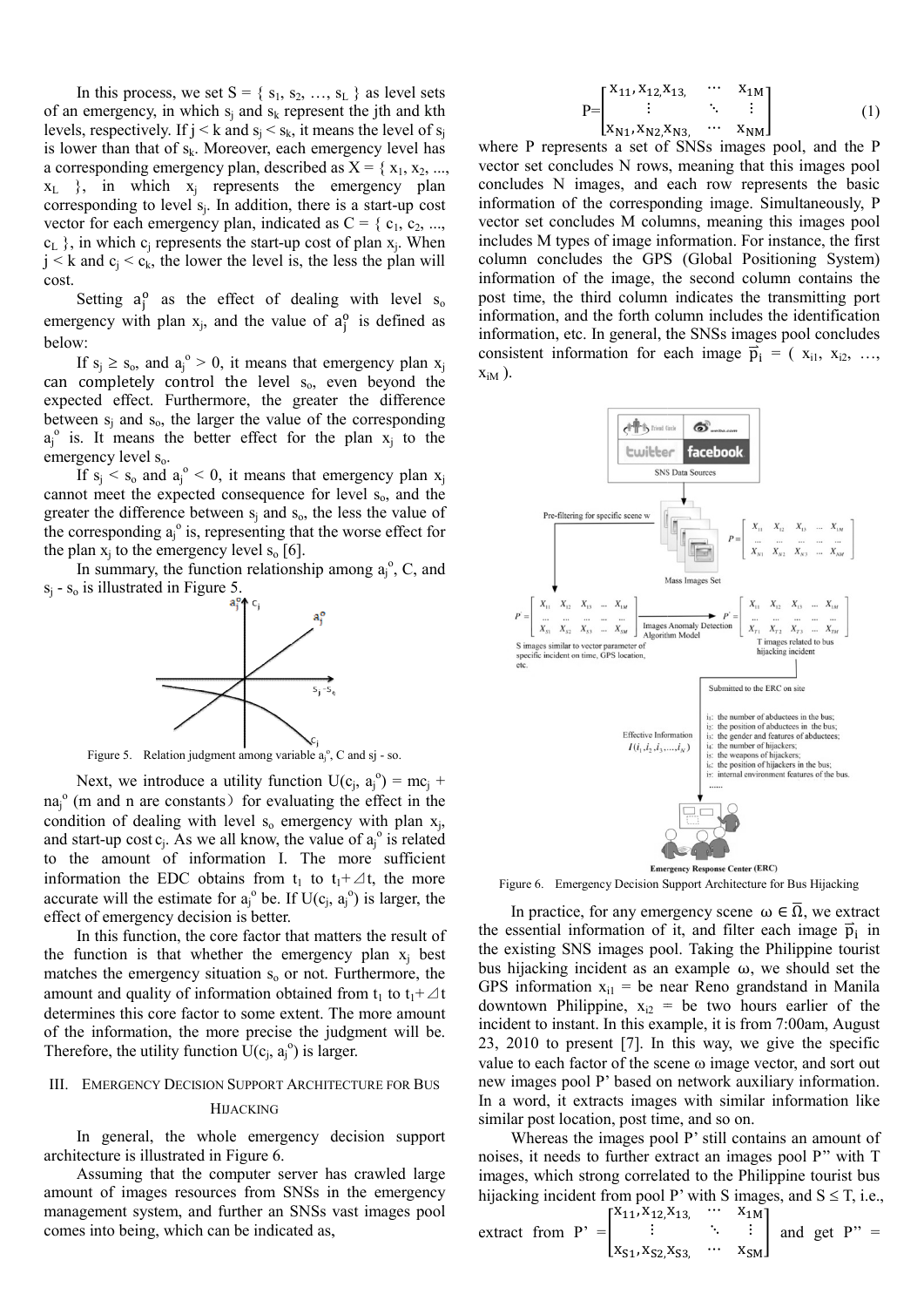$$
\begin{bmatrix} x_{11},x_{12},x_{13},&\cdots&x_{1M}\\ \vdots&\ddots&\vdots\\ x_{T1},x_{T2},x_{T3},&\cdots&x_{TM} \end{bmatrix},\ S{\leq T}.
$$

This process could further be converted into a problem of image recognition and classification, which means how to extract the images related to a specific incident only according to the image itself based on computer technology. For example, we should extract images related to the Philippine tourist bus hijacking incident among many images posted near Reno grandstand and from 7:00 7:00am, August 23, 2010 to present in this case. Therefore, it demands an effective monitoring and alert model to implement a specific selection from a lot of images.

After obtaining the effective images pool P'' with S images, the system will transmit pool P" to the EDC on site, and the EDC further extracts valuable information  $I(i_1, i_2, \ldots, i_n)$  $i_N$ ) from S images, which may contain  $i_1$  (the number of abductees in the bus,  $i_2$  (the position of abductees in the bus),  $i_3$  (the gender and features of abductees),  $i_4$  (the number of hijackers),  $i_5$  (the weapons of hijackers),  $i_6$  (the position of hijackers in the bus), and  $i_7$  (internal environmental features of the bus), etc. The EDC can make the maximal use of information in emergency decisions.

In conclusion, the most significant and difficult step during the whole valuable information extraction process is that how to further distinguish the images relevant to a specific incident  $\omega$  among plenty of preselected images. As a consequence, we propose an anomaly detection algorithm model in allusion to specific emergency incidents.

# IV. ANOMALY DETECTION ALGORITHM MODEL BASED ON NOMALY DETECTION ALGORITHM MODEL BA<br>SIFT FEATURES AND SVM CLASSIFICATION

The key point of anomaly detection algorithm is to label the images automatically, and the fundamental difficult is that there is obvious semantic gap between low-level visual feature extracted by computers and high-level semantic interpretation of image content by users [8]. In order to eliminate the semantic gap, the existing approaches dedicate to build a mapping relation between visual features and semantic labels with the help of a set of artificial labeled training data, and subsequently add correlated labels to new images according to the mapping relation [9]. In particular, the widely acknowledged solution at present is to utilize SIFT (Scale Invariant Feature Transform) descriptors to get SIFT (Scale Invariant Feature Transform) descriptors to get image features, and use SVM (Support Vector Machine) as dominating classifier [10].

In this paper, we make an innovative practice for the widely accepted algorithm to emergency anomaly detection, and propose an anomaly detection algorithm model based on image data aimed at specific emergency scenes. The model is illustrated in Figure 7. The method and the technology route of each module will be introduced next.

# *A. Image Features Extraction Based on SIFT*

SIFT is a local feature descriptor in the field of image processing, which was proposed by David G. Lowe in 2004. The algorithm shows strong robustness in the scale of image scaling, rotation, transformation, even brightness change and affine transformation. There are four steps in SIFT feature extraction algorithm [11].

# *1) Extremum detection in scale space*

We subsample the images repeatedly so that it can get a series of images of a pyramid. The definition of two-dimensional Gaussian filtering function is,

$$
G(x, y, \sigma) = \frac{1}{2\pi\sigma^2} e^{\frac{-(x^2 + y^2)}{2\sigma^2}}
$$
 (2)

where  $\sigma$  represents the variance of Gaussian function.

An  $N \times N$  image  $I(x, y)$  can be expressed in different spatial scales, which is named Gaussian Image. The Gaussian Image is obtained by a convolution between an image and Gaussian kernel,<br>  $L(x, y, \sigma) = G(x, y, \sigma) * I(x, y)$  (3) image and Gaussian kernel,

$$
L(x, y, \sigma) = G(x, y, \sigma) * I(x, y)
$$
 (3)

where  $\sigma$  is called scale space factor. The greater the value of where  $\sigma$  is called scale space factor. The greater the value of  $\sigma$  is, the smoother the image is. Large-scale corresponds to overview of the image, while small-scale corresponds to details of the image. DoG operator is defined as,

 $D(x, y, σ) = [G(x, y, k<sup>σ</sup>) - G(x, y, σ)] * I(x, y)$  (4)

In order to detect the local extremum points of  $D(x)$ , y, σ), it demands a comparison between each point in DoG scale space and 26 points adjacent to its scale and position one by one. If pixel (x, y) is a possible SIFT key point, it must be an extremum point among the ambient 26 neighboring pixels (9 points in the last scale  $+8$  points in the same scale  $+9$  points in the next scale). All the local extremum points constitute a SIFT key points alternative set. y,  $\sigma$ ), it demands a comparison between each point in DoG scale space and 26 points adjacent to its scale and position one by one. If pixel  $(x, y)$  is a possible SIFT key point, it must be an extremum point among the amb



Figure 7. Anomaly detection algorithm model based on SIFT features and SVM classification.

#### *2) Key point orientation*

There are another two steps for all key points obtained from extremum detection to confirm its validity: the first step is to inspect an obvious discrepancy among its surrounding pixels, and the second step is to get rid of unstable edge response points (for there is a strong edge response effect for DoG operator).

# *3) Matching key points' size and direction*

For the sake of operators' rotation invariance feature, it determines the main direction with the help of gradient histogram. The module value module and direction of gradient at point (x, y) can be calculated as,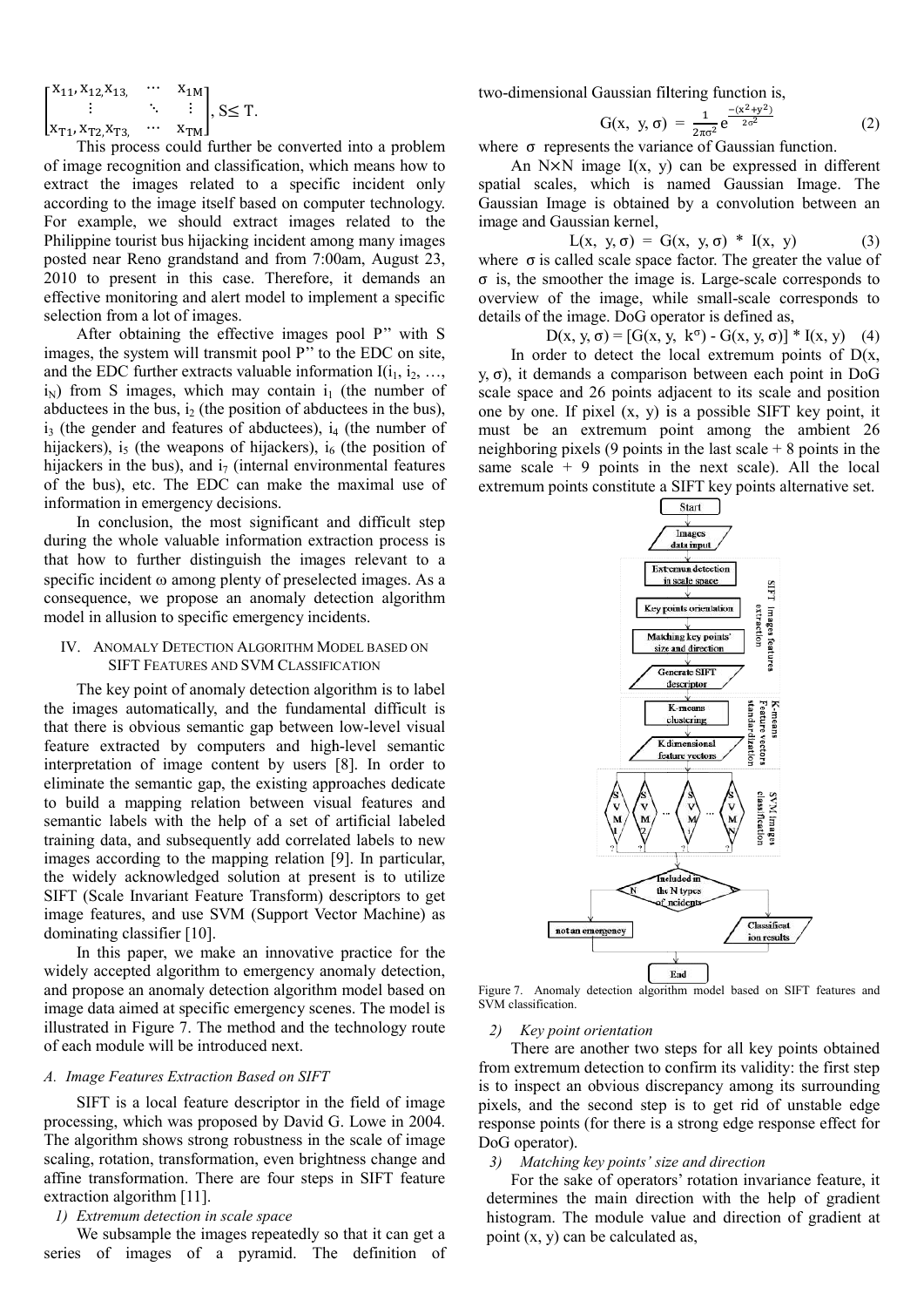$m(x, y) =$ 

$$
\sqrt{(L(x+1,y)-L(x-1,y))^2+(L(x,y+1)-L(x,y-1))^2}
$$
\n(5)

$$
\theta(x, y) = \tan^{-1} \frac{L(x, y+1) - L(x, y-1)}{L(x+1, y) - L(x-1, y)}
$$
(6)

It should take into account each key point's gradient direction in its neighboring window. However, the peak of the histogram represents the neighboring gradient's main direction of the key point, as well as the main direction of the key point itself. We assign a direction parameter for each key point so that the operator has the feature of rotation invariance.

# *4) Generate SIFT descriptor*

In order to guarantee the rotation invariance feature, firstly, the coordinate axis should be rotated to the direction of the key point. We take an 8×8 window centered on a key point, and segment the window into  $2 \times 2$  child windows, then collect the orientation histogram of each child window.

The direction of each child window is decided by its  $4 \times$ 4 small blocks with the method above. However, the direction of each key point in the image is determined by  $2 \times$  $2 = 4$  seed points' directions, and there are 8 directions information for each seed point, therefore there are  $4 \times 8 =$ 32 dimensions for each key point.

In the process of actual calculation, a description of  $4 \times$ 4 = 16 seed points is generally used for the sake of enhancing the robustness of matching. In this way, the  $16 \times 8 = 128$ dimensional data come into being for each key point, which constitute the 128 dimensional SIFT feature vector.

#### **B.** SIFT Features Clustering Based on K-means Algorithm

Each image becomes a set of many SIFT key points after being extracted by SIFT algorithm. Furthermore, each key point equals to a 128 dimensional feature vector, and depicts the feature information of a portion of the objects in the image, such as the borders of an object, image gray change border, etc. However, the number of key points for each image generated by SIFT algorithm is diverse, while it demands an integrated and standardized characteristic form for image tag library applied to image processing in emergency management system [12]. Therefore, we bring a K-means algorithm into use for SIFT features clustering, and standardize the clustering with the Euclidean distance. The K-means algorithm into use for SIFT features clustering, and<br>standardize the clustering with the Euclidean distance. The<br>distance between SIFT feature vector X and the ith clustering centre is as,

$$
D_{i} = \sqrt{\sum_{j=1}^{128} (x_{j} - k_{ij})^{2}}
$$
 (7)

where  $x_j$  represents the jth dimension of vector X, and  $k_{ij}$ is the jth dimension of the ith clustering center. Multiple iterative calculations of K-means algorithm are used to get the K clustering center, in which the value of K is determined by an overall consideration of multiple tests as well as clustering speed and classification accuracy.

For an image with N SIFT key points, firstly we analyze the distribution of  $N$  key points on the  $K$  clustering centers so that could bring the corresponding distribution vector feature of this image into being. The specific jth feature distribution vector is calculated as,

where

$$
v_{j} = \frac{\sum_{i}^{N} s_{ij}}{N}
$$
 (8)  

$$
s_{ij} = \begin{cases} 1, & \text{the ith key point in the jth center} \\ 0, & \text{else} \end{cases}
$$

In conclusion, the algorithm converts the image with N SIFT key points into a K dimensional feature distribution vector, which represents the classification feature of the image and further becomes the feature vector of SVM algorithm next. n conclusion, the algorithm converts the image with N<br>key points into a K dimensional feature distribution<br>; which represents the classification feature of the<br>and further becomes the feature vector of SVM

#### $C.$  *Image Classification Based on SVM Classifier*

SVM is a dichotomy classifier algorithm preponderant in small-sample set, non-linear and high dimensions identification proposed by Vapnik in 1995 [13]. In the process of concrete realization shown in Figure 8, we divide the procedure into two portions of "Offline images training" and "Online images discrimination."



Figure 8. Anomaly detection method of image data based on the network.

For the offline images training part, we collected plenty of images involving bus hijacking related images as well as irrelevant ones, we divided and labeled them manually, then preprocessed the images with SIFT and K-means, and finally trained the SVM classifier with them separately.

Then for the online images discrimination part, we trained the SVM classifier with them separately.<br>
Then for the online images discrimination part, we<br>
mixed the related and irrelevant images together, after preprocessing of SIFT and K-means, we classified them with the already trained SVM classifier, and made statistic and analysis on the results to evaluate the effect of our algorithm.

Futhermore, the model can be further extended in other scenes. It collects images respectively according to different scene  $\omega$  in scenes set  $\overline{\Omega}$ , then trains the corresponding SVM classifier so that it can constitute a more comprehensive classifier so that it can constitute a more comprehensive emergency anomaly detection model for abundant scenarios.

#### V. INSTANCE NSTANCE ANALYSIS

In this instance analysis section, we took our proposed emergency decision support architecture into an accurate situation of a tourist bus hijacking incident to prove it more feasible.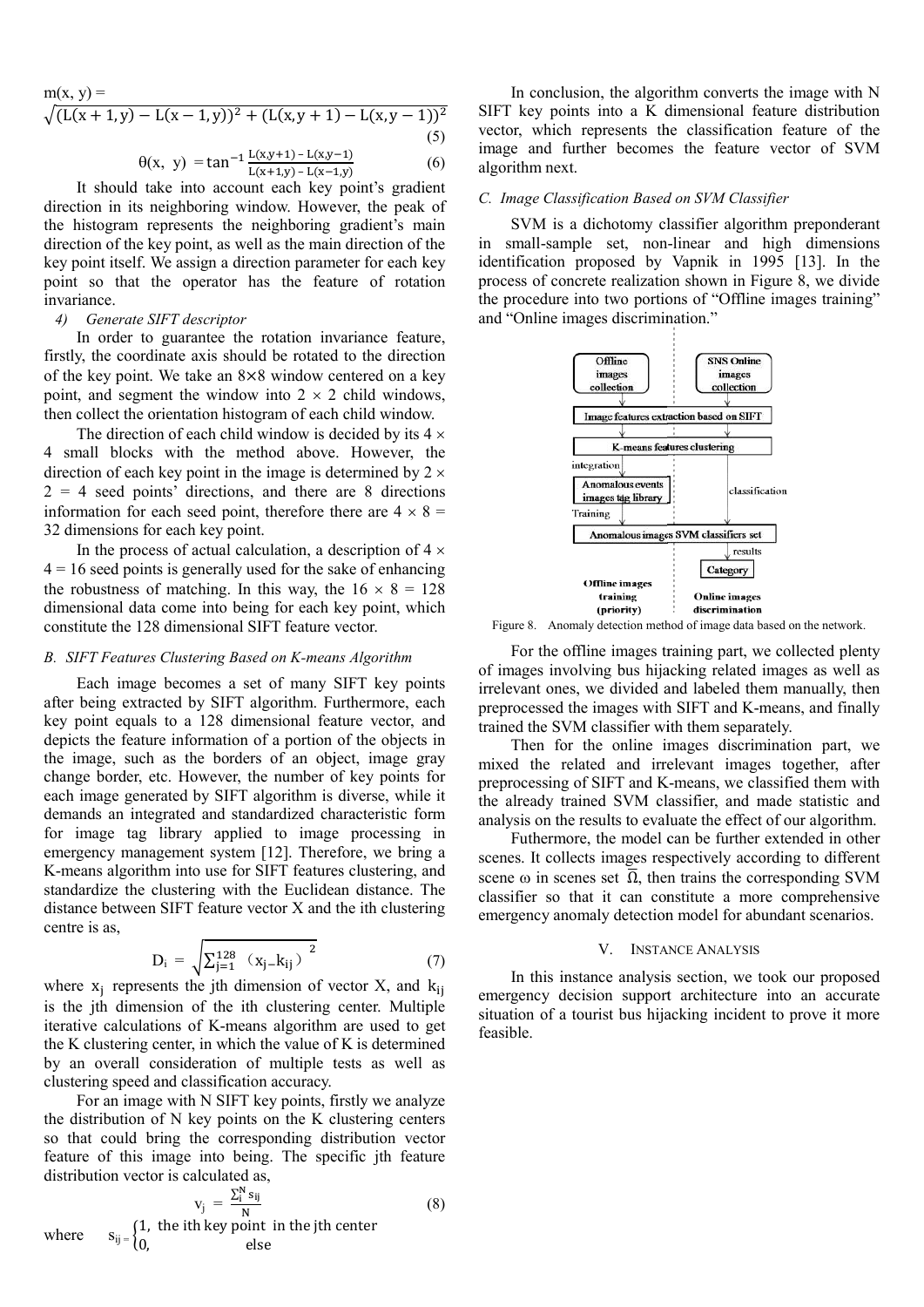

Figure 9. Optimized emergency response process based on access to effective images information.

As is illustrated in Figure 9, tourists inside the bus Figure 9. Optimized emergency response process based on access to effective images information.<br>
As is illustrated in Figure 9, tourists inside the bus uploaded the interior circumstance images to twitter or facebook, etc. The real-time emergency management system facebook, etc. The real-time emergency management system collected variety of images timely and stored them to the database. When the EDC needed the inner condition images, they logged in the system based on our emergency decision support architecture, and set the specific factor according to the events' situation, finally picked up desirable images after SIFT—K-means—SVM disposal. However, the essential images will be transmitted to EDC and be helpful to the decision.

Moreover, we also made a further experimental verification to our anomaly detection algorithm model to testify its validity.

Firstly, we collected 1058 images related to bus hijacking incident and 3128 ordinary images from news websites, sina microblog, tencent microblog, etc. as the images set. Furthermore, we divided the 1058 related images and 3128 not-related images into training set V1 and testing set V2. To be specific, it concludes 858 related images and 2128 not-related images in the training set V1, while the remaining 200 related and 1000 not-related images in testing set V2 are used to verify the training consequence. The assignment approach is indicated in Tables I. not-related images into training so<br>to be specific, it concludes 858 re<br>related images in the training so<br>200 related and 1000 not-related

TABLE I. TRAINING ASSIGNMENT RESULTS OF SVM CLASSIFICATION IMAGES SET FOR BUS HIJACKING IMAGES

|                                             | <b>Training set V1</b> | <b>Testing set V2</b> | <b>Total</b> |
|---------------------------------------------|------------------------|-----------------------|--------------|
| Images related to<br>hijacking incident     | 858                    | 200                   | 1058         |
| Images not related to<br>hijacking incident | 2128                   | 1000                  | 3128         |
| Total                                       | 2986                   | 1200                  | 4186         |

Secondly, we used Java program language in Eclipse environment for developing the model in this paper, and modified factors of the existing java package of SIFT feature extraction and K-means clustering algorithm for a better adaption to our experiment. In the process, the standard K dimensional feature distribution vectors are stored in a .txt document after SIFT and K-means processing for image, which is the input of SVM classifier as well. means clustering algorithm for a better<br>periment. In the process, the standard K<br>e distribution vectors are stored in a .txt<br>FT and K-means processing for image,<br>of SVM classifier as well.<br>dopted the LIBSVM package (a soft

Thirdly, we adopted the LIBSVM package (a software package in java program language) developed by Zhiren Lin in Taiwan University to carry out training and testing classification in Matlab (a mathematical software). The training and testing classification results are illustrated in Table II. The Taiwan University to carry out training and fication in Matlab (a mathematical softward<br>and testing classification results are illustrated<br>WM CLASSIFIER TEST RESULTS FOR BUS HIJACKING IMAGES

TABLE II. SVM CLASSIFIER TEST RESULTS FOR BUS HIJACKING IMAGES

| <b>SVM</b> classifier                       | Actual<br>number | <b>Test</b><br>number | <b>Correct test</b><br>number |
|---------------------------------------------|------------------|-----------------------|-------------------------------|
| Images related to<br>hijacking incident     | 200              | 184                   | 165                           |
| Images not related to<br>hijacking incident | 1000             | 1016                  | 808                           |
| Total                                       | 1200             | 1200                  | 47 <sup>2</sup>               |

Finally, for the sake of further illustration of SVM classifier effect, we calculate the accuracy rate and recall rate of distinguishing images related to hijacking incident with SVM classifier. The result is shown in Table 3 Finally, for the sake of further illustration of :<br>ifier effect, we calculate the accuracy rate and recal<br>istinguishing images related to hijacking incident<br>I classifier. The result is shown in Table 3.

TABLE III. DISCRIMINANT EVALUATION RESULT OF HIJACKING INCIDENT IMAGES

|                                             | <b>Accuracy rate</b> | <b>Recall rate</b> |
|---------------------------------------------|----------------------|--------------------|
| Images related to hijacking<br>incident     | 89.7%                | 82.5%              |
| Images not related to<br>hijacking incident | 79.5%                | 80.8%              |

In general, the average level of accuracy rate is In general, the average level of accuracy rate is 60%-85%, while results might be diverse from images qualities. However our tests showed a better result compared qualities. However our tests showed a better result compared with ordinary outcome, the effect of discrimination with our SVM is great, the anomaly detection algorithm model based on SIFT features and SVM classification is feasible and reliable. SVM is great, the anomaly detection algorithm model based<br>on SIFT features and SVM classification is feasible and<br>reliable.<br>VI. CCONCLUSION<br>With the rapid popularization of internet and mobile<br>internet, it becomes an inevi

# VI. CCONCLUSION

With the rapid popularization of internet and mobile for optimizing emergency management with fully use of computer technology and massive internet resources. In addition, there are an increasing number of security threat events for public transportations. Therefore, we provided a detailed analysis of these emergencies and discovered the drawback of information access betwe between inside and outside of buses. Based on this, we proposed an emergency decision support architecture for transmitting interior information to the outside of confined bus space effectively, which helped the EDC make more reasonable decisions. Furthermore, we proposed an anomaly detection algorithm model aiming at hijacking incident images for implementing the core portion proposed an anomaly detection algorithm model aiming at hijacking incident images for implementing the core portion of the architecture, and solved the difficulty of identifying specific emergency related images automatically by computer science. Ultimately, we made an optimized solution in the use of emergency decision support architecture we proposed for specific instance efficiently, and additionally made an experiment for verifying the anomaly detection algorithm model, which gets an ideal result and confirms the feasibility of the model. the use of emergency decision support<br>we proposed for specific instance efficiently, and<br>made an experiment for verifying the anomaly

However, the solution and algorithm model presented in this paper can be further extended in other emergent scenarios similar to bus hijacking incidents. Such as the hijacking incidents in kindergartens and elementary schools, partial or total collapse of residential building caused by gas explosion or earthquake, etc.